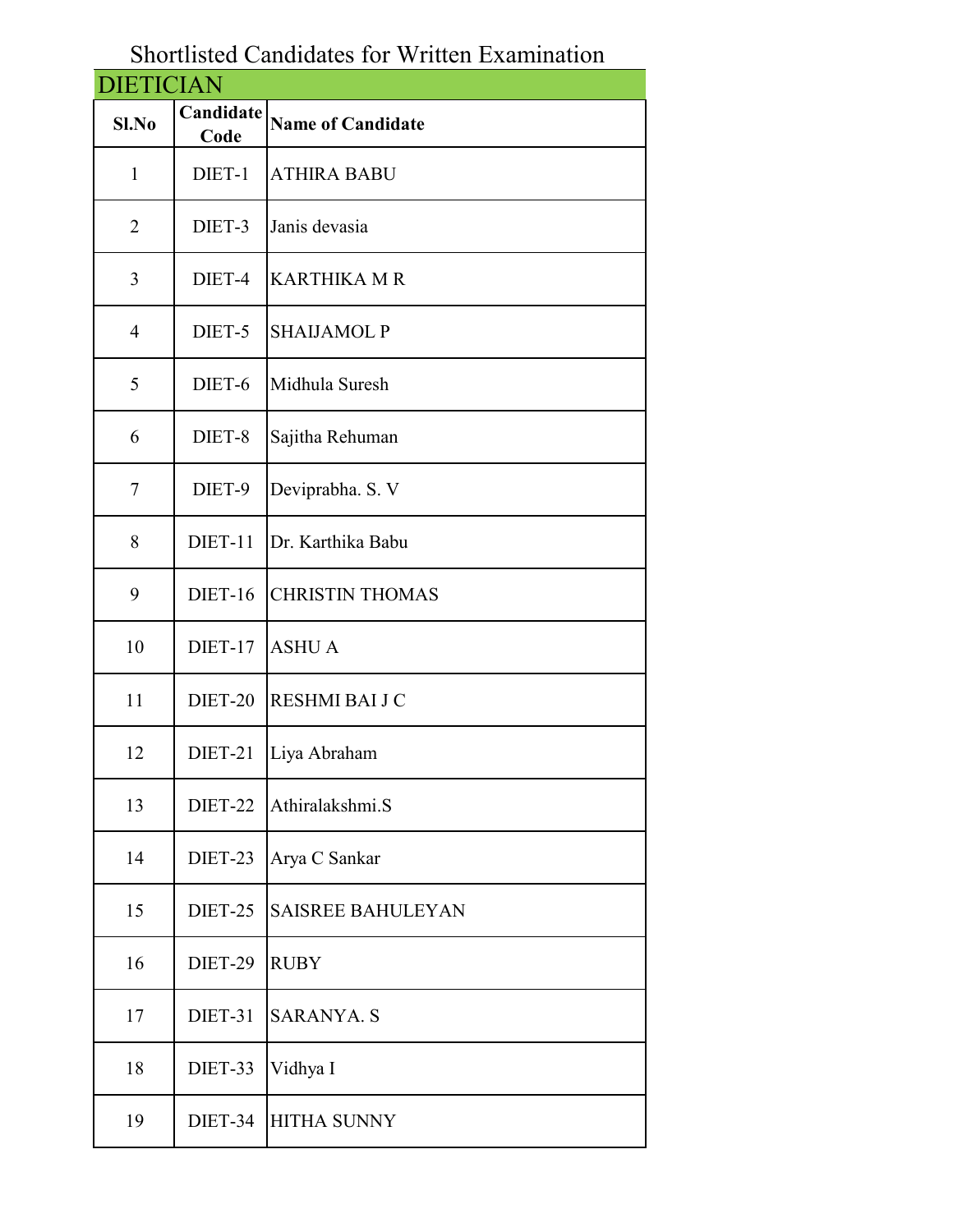| Sl.No | Candidate<br>Code | <b>Name of Candidate</b> |
|-------|-------------------|--------------------------|
| 20    | DIET-35           | <b>ANUSREE L</b>         |
| 21    | <b>DIET-36</b>    | KAVYA. C                 |
| 22    | DIET-37           | <b>PARVATHY S</b>        |
| 23    | DIET-39           | <b>SABEEDA RASHEED</b>   |
| 24    | DIET-40           | Neethu. Raj. S           |
| 25    | DIET-41           | <b>ATHIRA ASOKAN</b>     |
| 26    | DIET-42           | <b>BINCY ALEX</b>        |
| 27    | DIET-43           | <b>JAYANISHA J</b>       |
| 28    | DIET-44           | SOWMYAMOL K C            |
| 29    | DIET-45           | Reshma kr                |
| 30    | <b>DIET-46</b>    | Archa                    |
| 31    | DIET-47           | Elizabeth John           |
| 32    | DIET-49           | Lekshmi S                |
| 33    | DIET-50           | Sini John                |
| 34    | DIET-53           | <b>ANUJA U G</b>         |
| 35    | DIET-54           | <b>SONABS</b>            |
| 36    | DIET-55           | <b>SREELEKSHMI S A</b>   |
| 37    | <b>DIET-56</b>    | Indu mohanan             |
| 38    | DIET-57           | Reshma Rajendran         |
| 39    | DIET-59           | Haritha krishnan K R     |